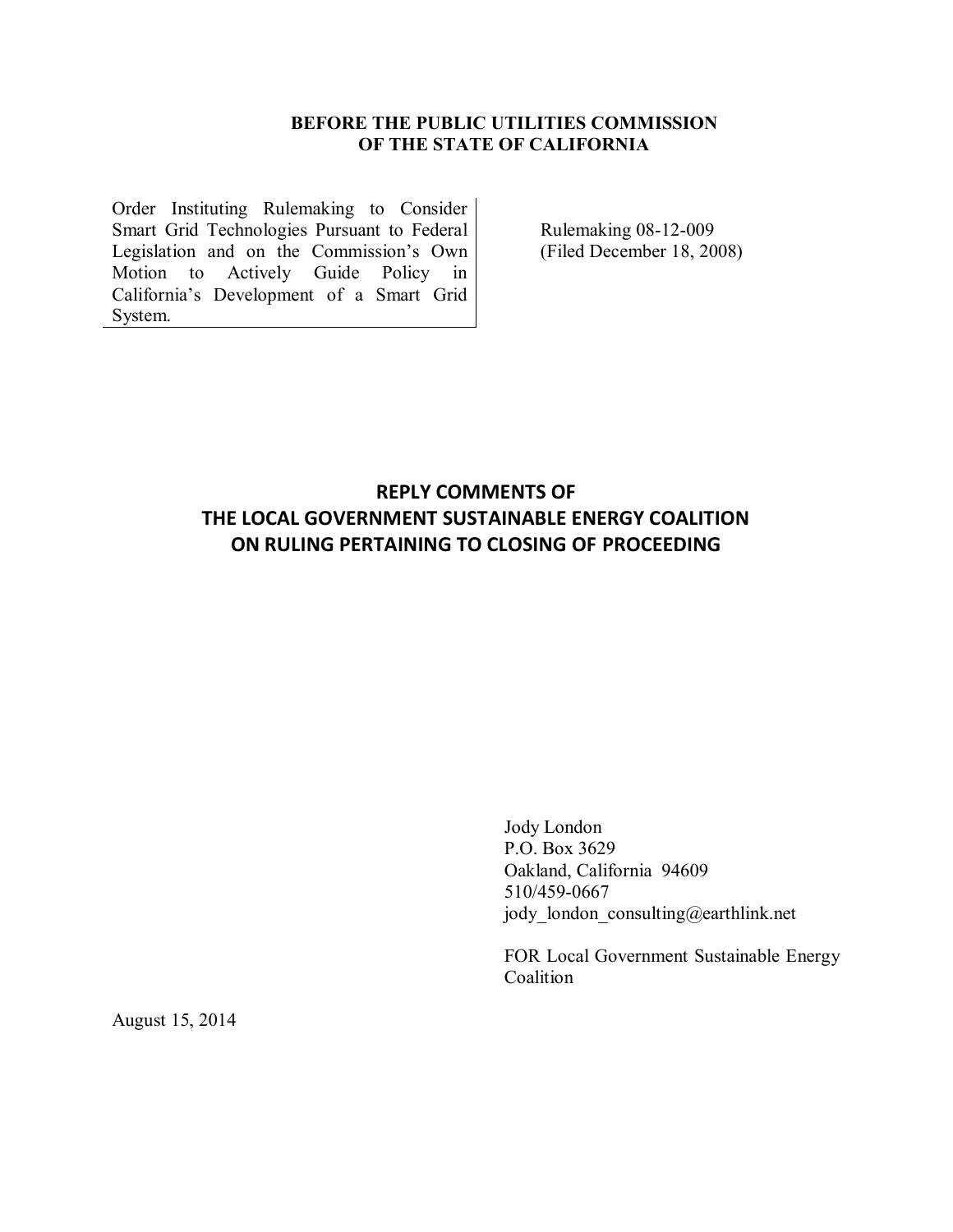## **I. Introduction**

 $\overline{a}$ 

In accordance with the Rules of Practice and Procedure of the California Public Utilities Commission ("Commission" or "CPUC"), the Local Government Sustainable Energy Coalition ("LGSEC")<sup>1</sup> submits these reply comments the Administrative Law Judge's ("ALJ's") Ruling Seeking Comments Pertaining to Closing This Proceeding and the Filing of Mandated Reports ("Ruling"). The LGSEC responds specifically to the Opening Comments on this matter submitted August 1, 2014 by Marin Clean Energy ("MCE"). The LGSEC concurs with MCE that there continues to be a need for the utilities to provide historical program participation data with other entities engaged in developing and delivering ratepayer-funded energy efficiency programs. Local governments need this information in order to direct energy efficiency marketing and outreach efforts, avoid double dipping, and understand how best to focus and design programs moving forward.

MCE bases its argument on access to program participation data on its status as a community choice aggregator. The LGSEC agrees that there are statutory provisions that require these data be made available to community choice aggregators. Local governments that develop and deliver energy efficiency programs stand in the same position as community choice aggregators for purposes of data access – with the same duty and capacity to ensure consumer privacy, and an equal responsibility to deliver strategically planned, high-performing, costeffective programs. Therefore, data are also essential to local government energy efficiency program implementers and administrators. In particular, local governments, both those in energy efficiency partnerships with utilities and regional energy network administrators, need to know whether a customer has received incentives for participating in a particular energy efficiency

<sup>&</sup>lt;sup>1</sup> Across California, cities, counties, associations and councils of government, special districts, and nonprofit organizations that support government entities are members of the LGSEC. Each of these organizations may have different views on elements of these comments, which were approved by the LGSEC's Board.